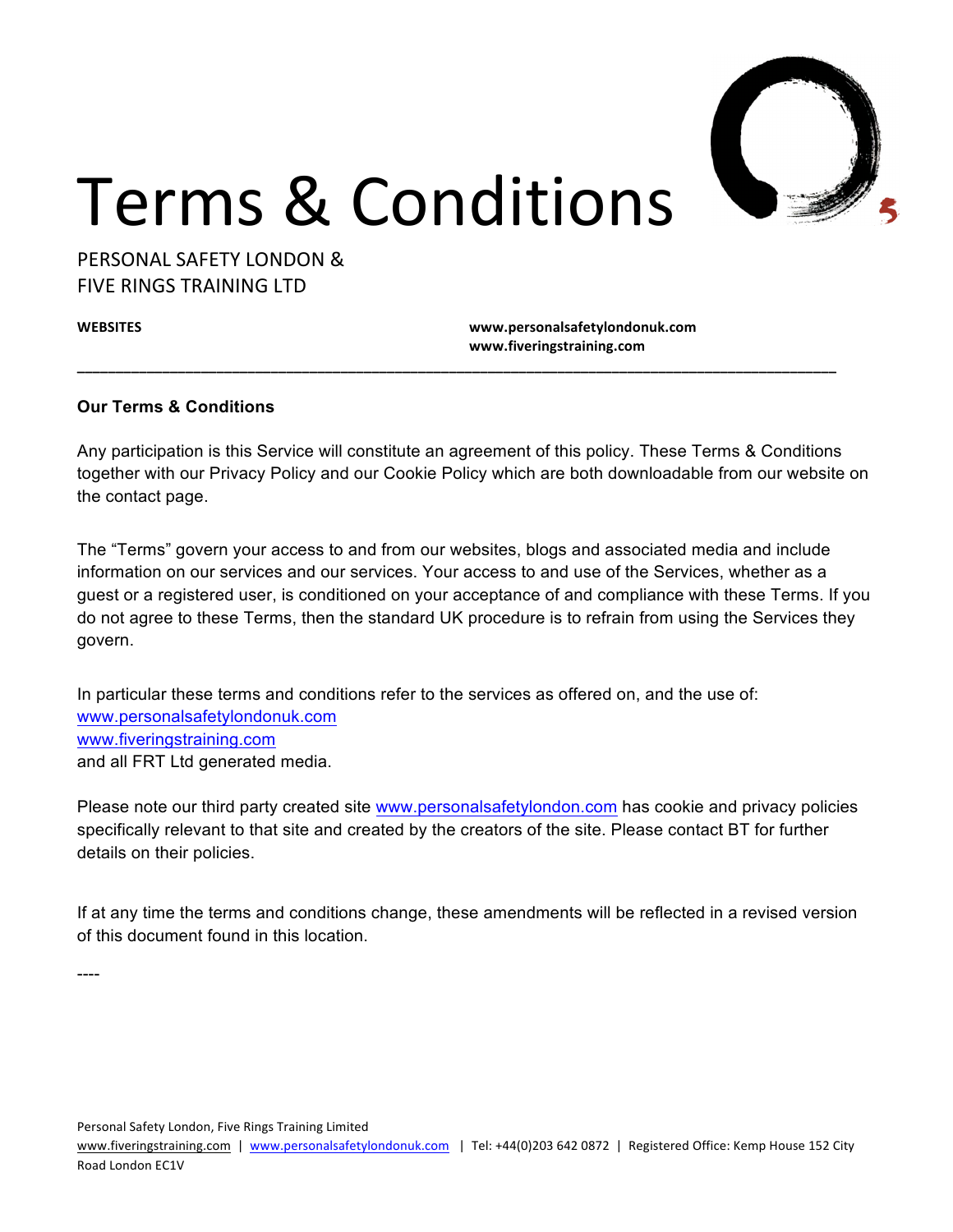

## Terms & Conditions

PERSONAL SAFFTY LONDON & FIVE RINGS TRAINING LTD

### **Contact**

We aim to answer all enquiries within 24 to 48 hours. Contact can be made via our website online forms, by direct email as stated on our websites or by telephone.

### **Requesting Services**

When requesting information on services, quotes, further information and advice, please note it is your responsibility to provide accurate information on both your contact email and telephone number and the nature of your request. Vague or incomplete requests will likely take longer for us to ascertain how we can help you so please provide clear information to receive a prompt response.

### **Service Costs & Fair Pricing Policy**

Please note there is a charge to receive our services. We do not respond to companies requesting free training and will remove the opportunity for receiving training if we experience rudeness or inappropriate behaviour towards our staff.

Enquiries by competitors seeking information on our services or prices will likely be detected and ignored. FRT Ltd reserves the right to sever all communications with any person or party FRT Ltd believes may be acting without legitimate purpose.

We operate a fair pricing policy and as such do not offer deals unless those deals are made available to the entirety of our client base.

Occasionally throughout the year FRT Ltd may decide to make an offer or create a deal consisting of discounted services. In such case the offer will be clearly communicated to the entire of our database for a set period of time. Clients who wish to purchase during the offer time will be able to benefit from reduced price services. After the offer time has closed such discount will no longer be available. This is non-negotiable.

At specialist events FRT Ltd may offer competitions to win training and services to attendees at the particular event. Such competition prizes sit outwith the fair pricing policy as no money is being transacted.

Personal Safety London, Five Rings Training Limited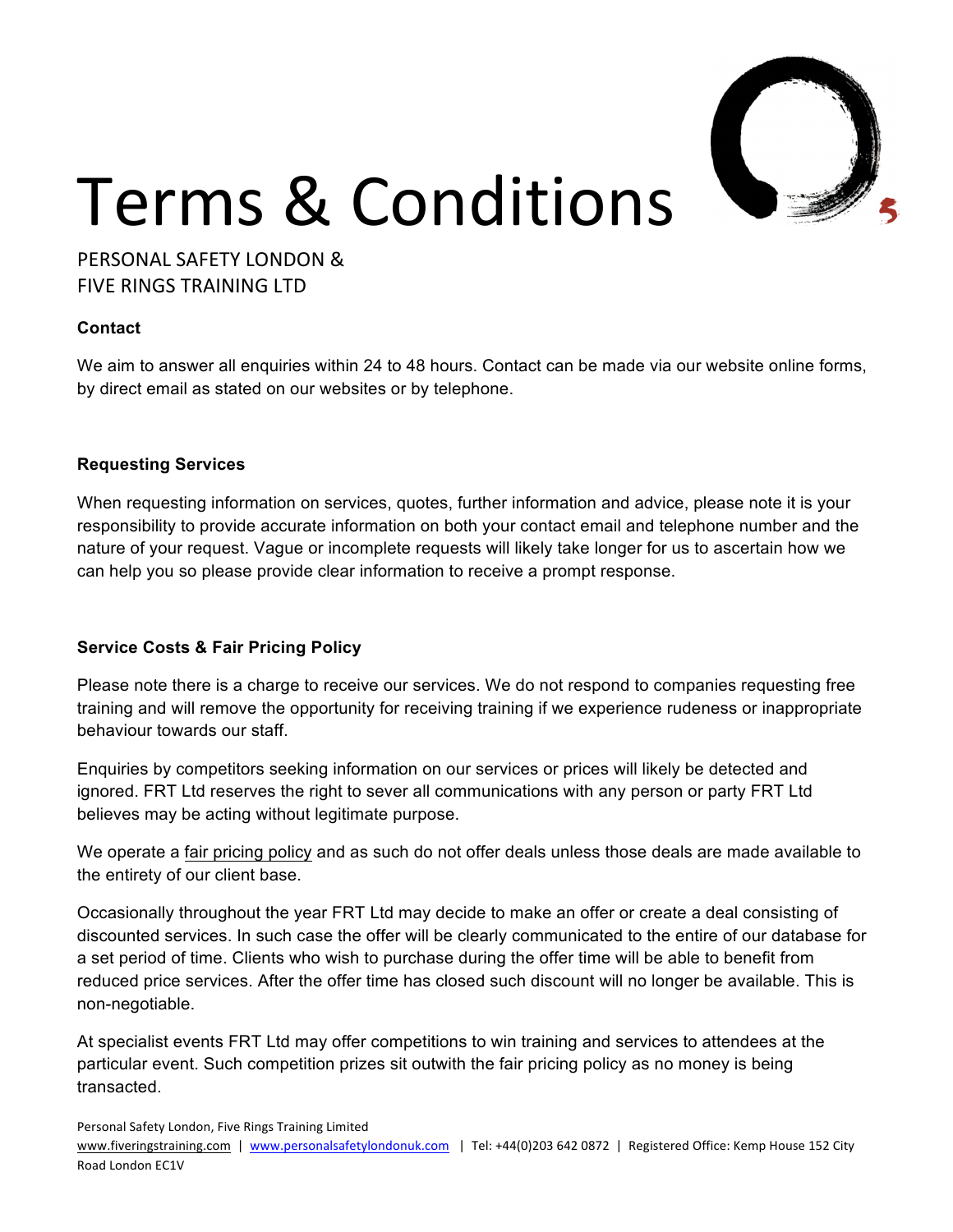

PERSONAL SAFFTY LONDON & FIVE RINGS TRAINING LTD

### **Competitions & Promotions**

FRT Ltd may on occasion run offsite events, competitions or promotions either on its own behalf, for other parties. These will be subject to additional rules and conditions which will be made available at the time of such event, competition or promotion.

### **Bookings**

Bookings are made by paying for the hire of our teams for the time and date you wish, in advance. Please note if payment has not been received in full we cannot confirm the scheduling of our teams for your training until we receive your payment.

If payment has not been received within the requested time-frame you will be notified in writing to prompt you and asked if you wish to reschedule your training to allow you more time to pay.

No training or services will be provided without full payment in advance.

### **Refunds & Cancellations**

Bookings are non-refundable but if you have to reschedule your date we'll help you do that for free up to one week in advance of your booked training date.

If you know you need to reschedule but cannot allocate a new date at that time we will issue you a credit note for the full amount paid to us valid for your use up to 6 months from date of issue. Please notify us in writing of your required changes to info@personalsafetylondonuk.com.

Weekday bookings cancelled within 48 hours of allocated training date are charged at full cost of training. Please notify us in writing of your required changes to info@personalsafetylondonuk.com.

Sunday bookings cancelled within 72 hours of allocated training date are charged at full cost of training. Please notify us in writing of your required changes to [info@personalsafetylondonuk.com.](mailto:info@personalsafetylondonuk.com)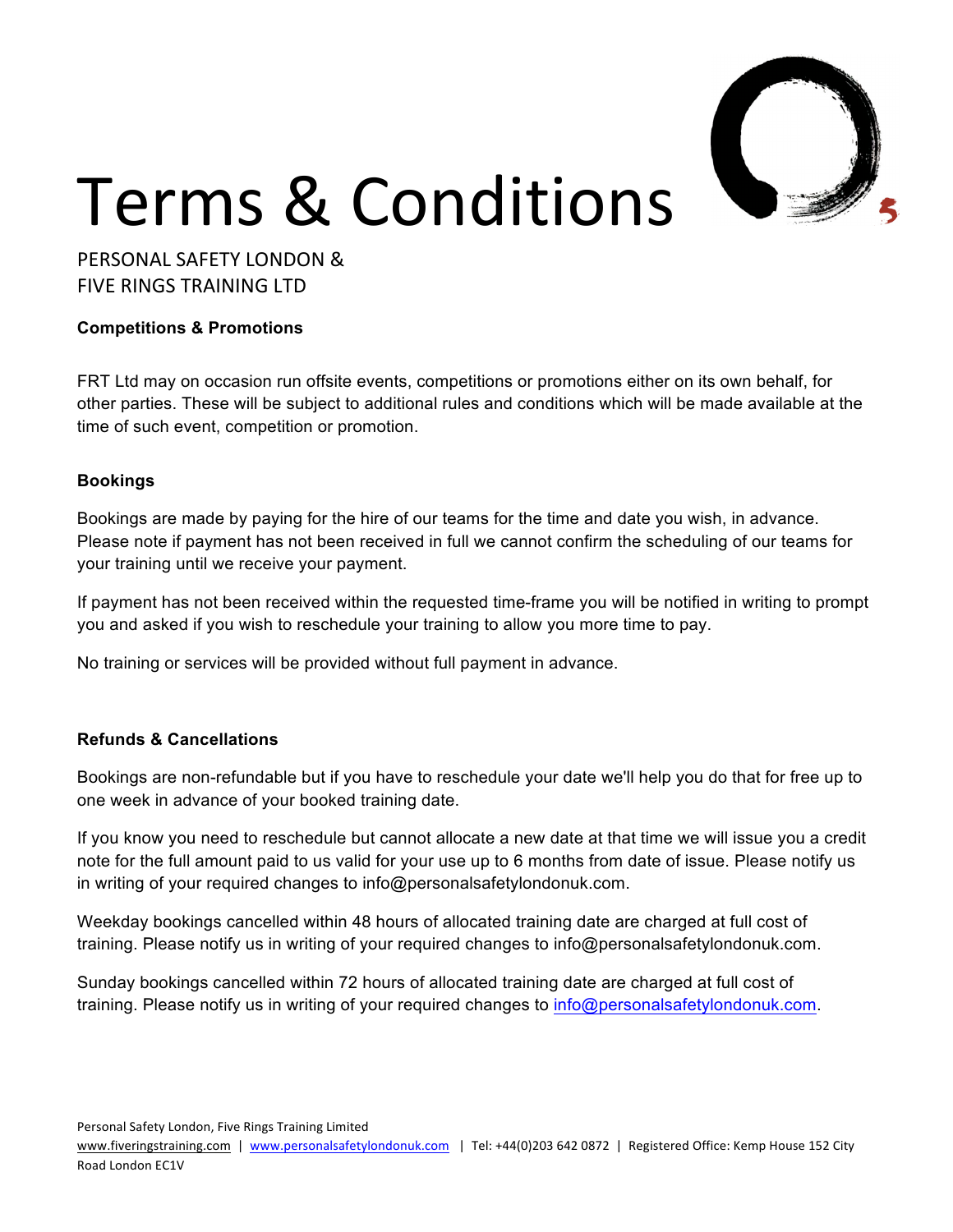

PERSONAL SAFFTY LONDON & FIVE RINGS TRAINING LTD

### **Vouchers & User Allocation**

You can allocate your training credit to another user by writing to us at info@personalsafetylondonuk.com quoting your booking reference number and the names and contact details of those you wish to allocate to.

We can issue vouchers to the full or part amount of your payment to another named person by writing to us at info@personalsafetylondonuk.com quoting your booking reference number and the names and contact details of those you wish to allocate to.

### **Training With Us**

Before training with us you will be asked to complete a customer questionnaire which asks you to provide truthful information on both personal data and medical information. At the end of the form you will be asked to sign a disclaimer. The disclaimer states that FRT Ltd, FRTFA and all associated Five Rings Training associations will not be held responsible for any injury, loss, death or damage to you or your belongings or property during or after training and receiving the Services.

FRT Ltd provides the highest standards of health and safety for all its services. By providing personal data and medical information we can provide our services to you in the safest way possible for you. The data and personal information is held in the highest confidentiality and you can read full description of how we store your data by downloading our Privacy Policy, available for download on the contact page of our websites.

By signing the pre-training form you agree that FRT Ltd, FRTFA and all associated Five Rings Training associations will not be held responsible for any injury, loss, death or damage to you or your belongings or property during or after training and receiving the Services.

If you choose to not sign the form, no training services will be supplied to you.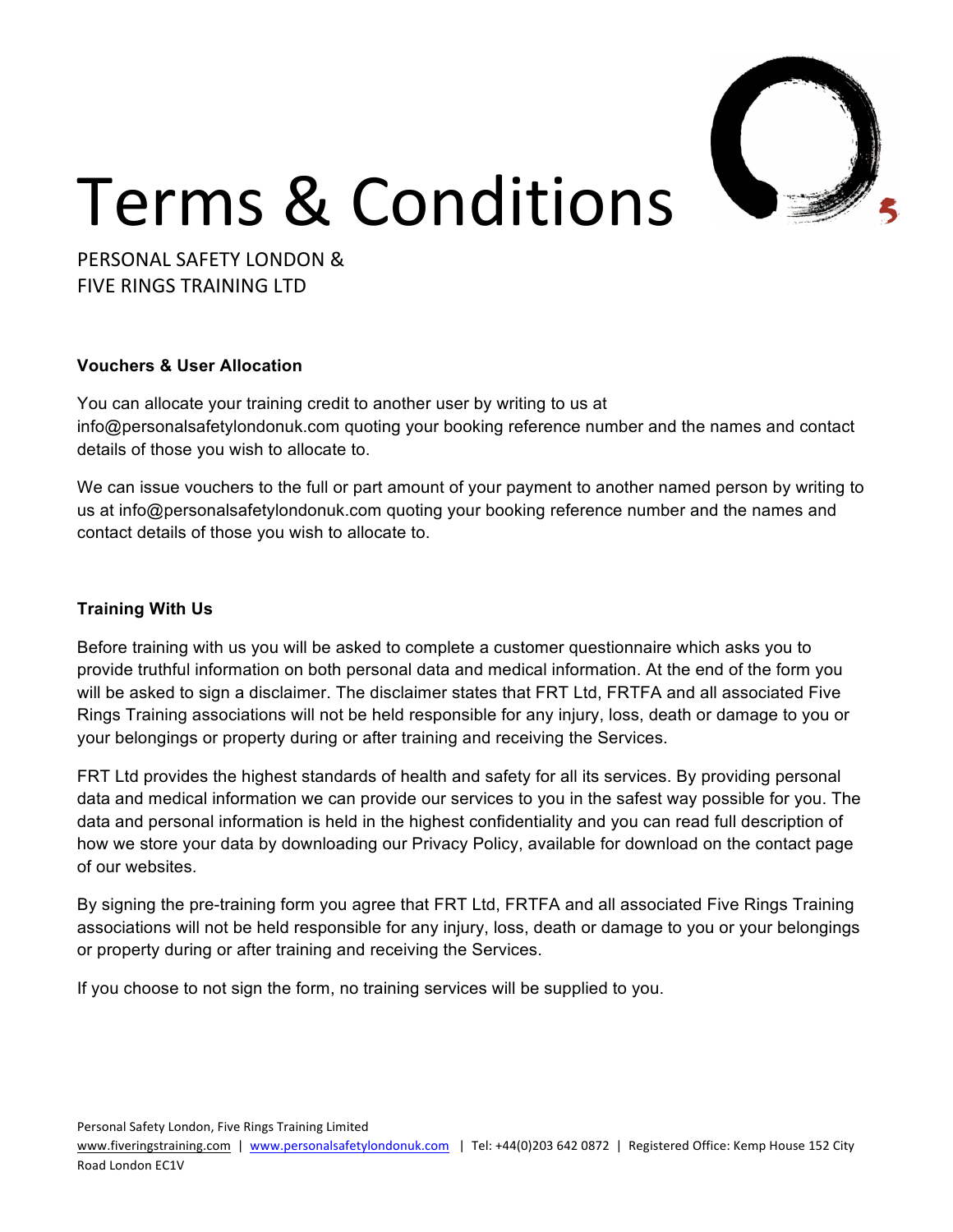

PERSONAL SAFFTY LONDON & FIVE RINGS TRAINING LTD

### **FRT Ltd Rights**

All contents of these Services (including rights in the FRT Ltd trade marks and logos) are owned by FRT Ltd. All rights are reserved. Nothing in the Terms gives you a right to use commercially the Five Rings Training or Personal Safety London name or any of the FRT Ltd trade marks, logos, domain names, or other distinctive brand features.

Any feedback, comments, or suggestions you may provide regarding FRT Ltd or the Services is entirely voluntary and FRT Ltd will be free to use such feedback, comments or suggestions as it sees fit and without any obligation to you.

All rights (including copyright, trade marks and other intellectual property rights), title, and interest in and to the Services and the Content including but not limited to all information, data, text, maps, graphics, the "look and feel", logos, icons, trade marks, images, video clips, sound clips, editorial content, notices, data compilations, page layout, selection or arrangement of the contents of the Services, and the underlying code and software in the Services are and will remain the exclusive property of FRT Ltd. The Services are protected by copyright, trade mark, and other laws and treaties around the world. All such rights in the Services, Content and related material are reserved.

You may print off one copy, and may download extracts, of any page(s) from our Services for your personal reference and you may draw the attention of others within your organisation to material posted on our Services.

You may publish our articles into magazines, papers, (but not into curriculum) online or print so long as you copy the article in it's entirety and rightfully link it to our website, state the author, date of initial publish and clearly state the article is the property of Five Rings Training. For use of articles, blog articles, papers and reports, lecture material and talks read the information in the following section UTILISING OUR ARTICLES. You must not modify the paper or digital copies of any materials you have printed off or downloaded in any way, and you must not use any illustrations, photographs, video or audio sequences or any graphics separately from any accompanying text. You must not utilise, copy or download for use any of our visual media, photographs, artwork or videos. You must not copy our

Personal Safety London, Five Rings Training Limited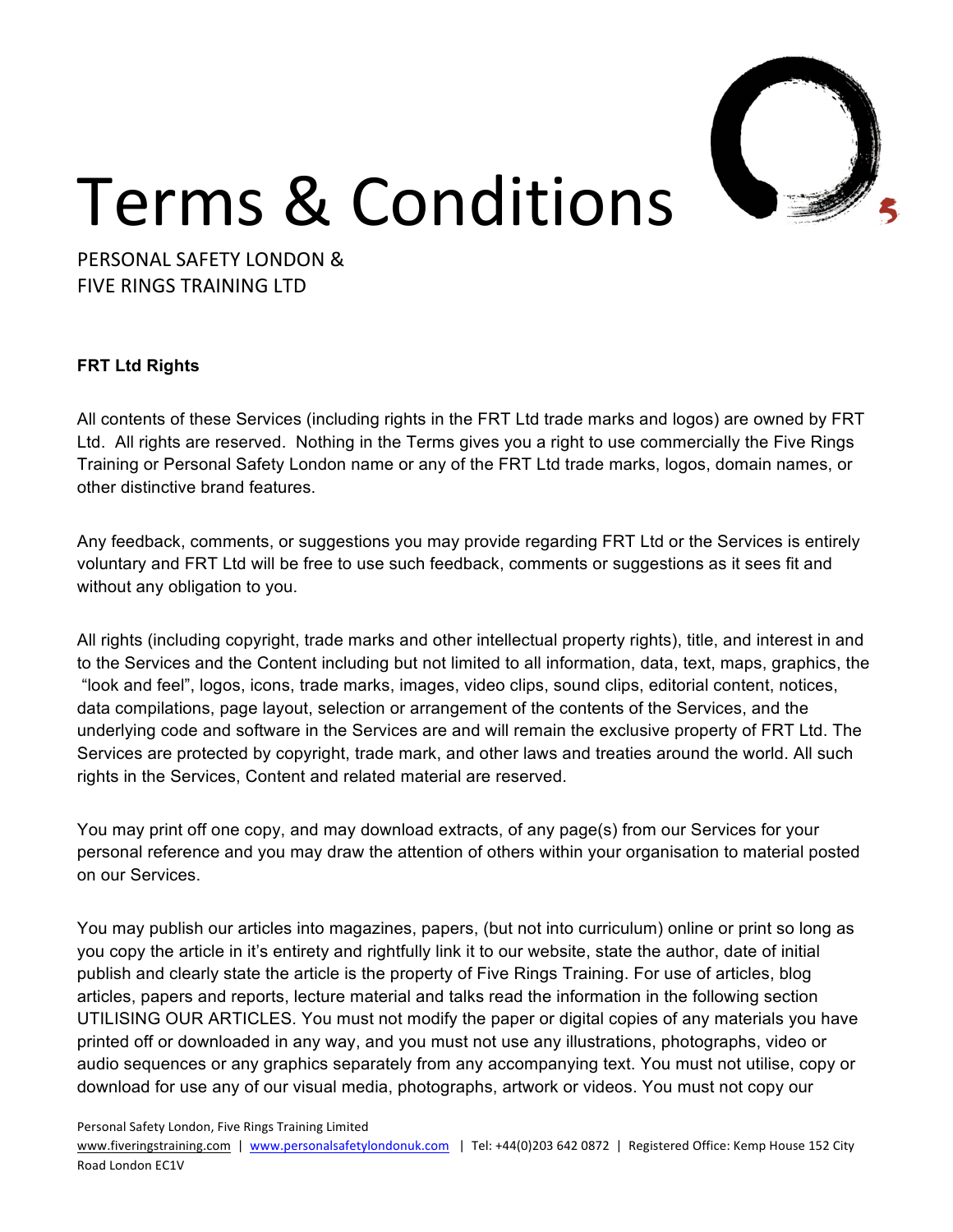

PERSONAL SAFFTY LONDON & **FIVE RINGS TRAINING LTD** 

concepts, progamming strategies, structures or delivery models. All intellectual property is protected. Any attempt to recreate our work in any form will be an infringement of copyright. All rights are reserved.

You must not copy any part of the Content, with a view to creating or compiling any form of collection, compilation, directory or database unless we provide you with our prior express written consent to do so.If you copy or download any part of the Services or Content in breach of these Terms, your right to use the Services will cease immediately and you must return or destroy any copies of the materials you have made.

### **Utlising Our Articles**

Our articles refers to written and spoken articles, both in print and digital format online, academic papers, reports, graphs, sketches, artwork, tables, illustrations, research papers, blog articles, interviews and academic, commentary or discursive content. Such articles, which will publish to our websites, twitter, facebook, linkedin, and any other form or method of publication are available for you to republish in magazines, industry press, scientific journals, medical journals and academic publications. To utilise one of our articles you must:

- Copy the article in its entirety including all referenced diagrams, photographs, graphs, models or artwork
- Clearly state the owner (Five Rings Training / FRT Ltd) and author and date of initial publication at the top of the article.
- You must not change, add, delete or amend the article in any way or form.
- You must provide a clear link to our media and the initial location of the article; website, blog, etc.
- You must send a copy of your republication to **[info@fiveringstraining.com](mailto:info@fiveringstraining.com)** or/and provide copy via twitter on @5ringstraining

If you wish to alter, shorten or extend the article you must contact FRT Ltd to request for an amended version to be produced for you and follow the compulsory rules of Utlising Our Articles as described above.

### **Online Media & Platforms Usage**

Your access to and use of our online media or any Content is at your own risk. You understand and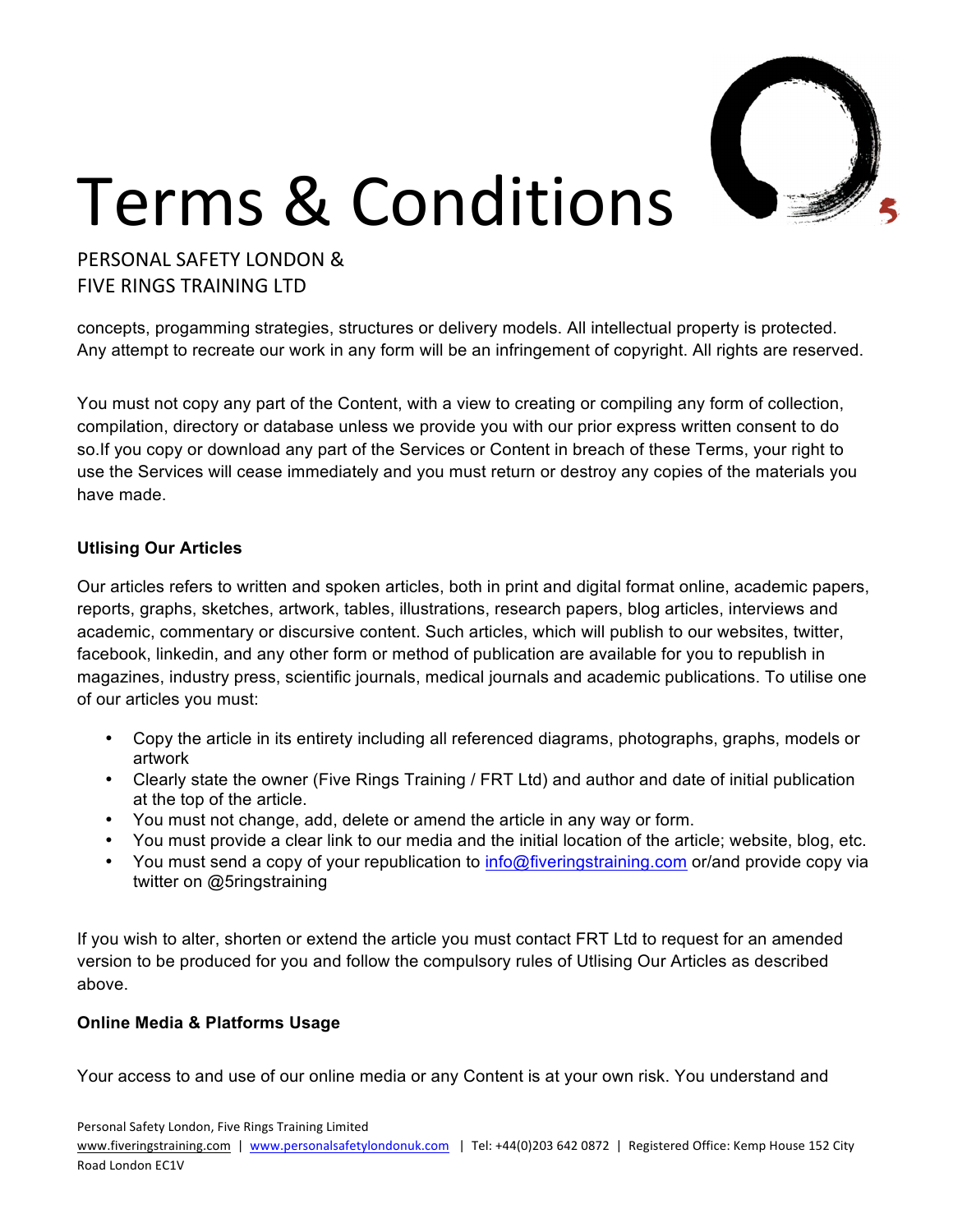

PERSONAL SAFFTY LONDON & FIVE RINGS TRAINING LTD

agree that all software and online media usability is provided to you on an "AS IS" and "AS AVAILABLE" basis.

FRT Ltd will not be responsible or liable for any harm to your computer system, loss of data, or other harm that results from your access to or use of the Services, or any Content.

FRT Ltd is not responsible for any downtime on third party servers or outages in service provision due to third party providers. We are not liable to you for any inability to access the Services at any time, for any reason (including but not limited to any planned or unplanned downtime, or any outages on networks (including mobile networks) or when you are not in an area supported by mobile coverage).

We do not provide any warranty or representation that the Services are free from infection by viruses or anything else that has contaminating or destructive properties. You use the Services at your own discretion and risk and you will be solely responsible for any damage to your computer, mobile device or network that result from your use of the Services. We will not be liable to you for any loss or damage caused by a distributed denial-of-service attack, viruses or other technologically harmful material that may infect your computer equipment, computer programs, data or other proprietary material due to your use of the Services or to your downloading of any Content posted on it, or on any website or application linked to it.

We reserve the unconditional right to suspend, withdraw, terminate, amend or restrict access to some parts of the Services, or to the Services entirely, to you at any time immediately without notice for any reason, including (without limitation) in circumstances where;

- 1. we have reasonable grounds to suspect unauthorised or fraudulent use of the Services;
- 2. we reasonably suspect that you have not complied with these Terms; or
- 3. we reasonably suspect a breach of confidentiality or infringement of our intellectual property rights by you or a third party;

and to the maximum extent permitted by the law, we expressly exclude all relevant conditions, warranties of any kind (either express or implied) and other terms which might otherwise be implied by statute, common law or the law of equity in relation to any liability that you may claim we owe to you in respect of such suspension, withdrawal or amendment.

Personal Safety London, Five Rings Training Limited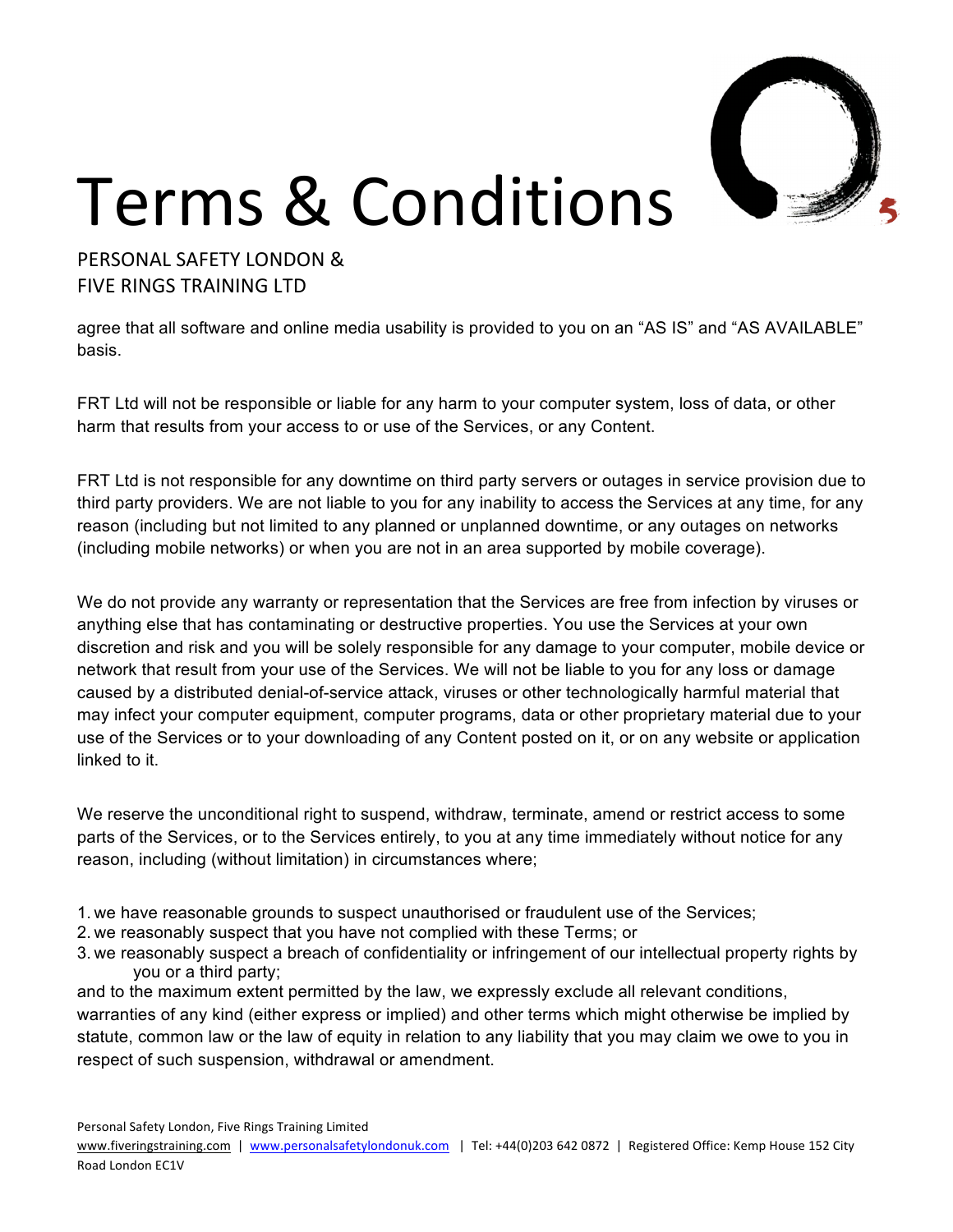

PERSONAL SAFFTY LONDON & FIVE RINGS TRAINING LTD

On termination of these Terms (for whatever reason) all licenses and rights granted to you in relation to the Services shall immediately come to an end.

### **Limitation of Liability**

FRT Ltd will not be responsible nor liable for any damage or loss which you experience in connection with the use of the Services. FRT Ltd and its subsidiaries and affiliates (collectively Five Rings Training Parties) shall not be liable whether under contract, tort (including negligence) or otherwise for:

- 1. Losses that were not caused by our breach of these terms
- 2. Any loss of damage that was not, at the time the relevant contract with you was formed, a reasonably foreseeable consequence of FRT Ltd breaching these terms
- 3. Losses relating to any business of yours, loss of profits, or loss of opportunity

In total aggregate liability of FRT Ltd to (anyone) you, for any reason aforementioned or in any way arising from the terms of your use of the services, shall be limited to £100.

Nothing in these terms will affect your statutory rights as a customer. The laws of some countries do not allow some or all of the limitations described above. If these laws apply to you, some or all of the above limitations may not apply to you and you might have additional rights. We will not be held responsible for any delay or failure to comply with our obligations under these conditions if the delay or failure arises from any cause which is beyond our reasonable control.

### **Notice**

FRT Ltd operates a "notice and takedown" procedure. If you wish to make a complaint in relation to Content posted on the Services, or if you believe that Content posted on the Services infringes copyright, trade mark or other intellectual property rights that you own or have rights to, please contact us immediately by following our Notice & Takedown as follows. Once you have complied with the Notice & Takedown procedure we will take all reasonably necessary steps to remove any unlawful content within a reasonable timeframe.